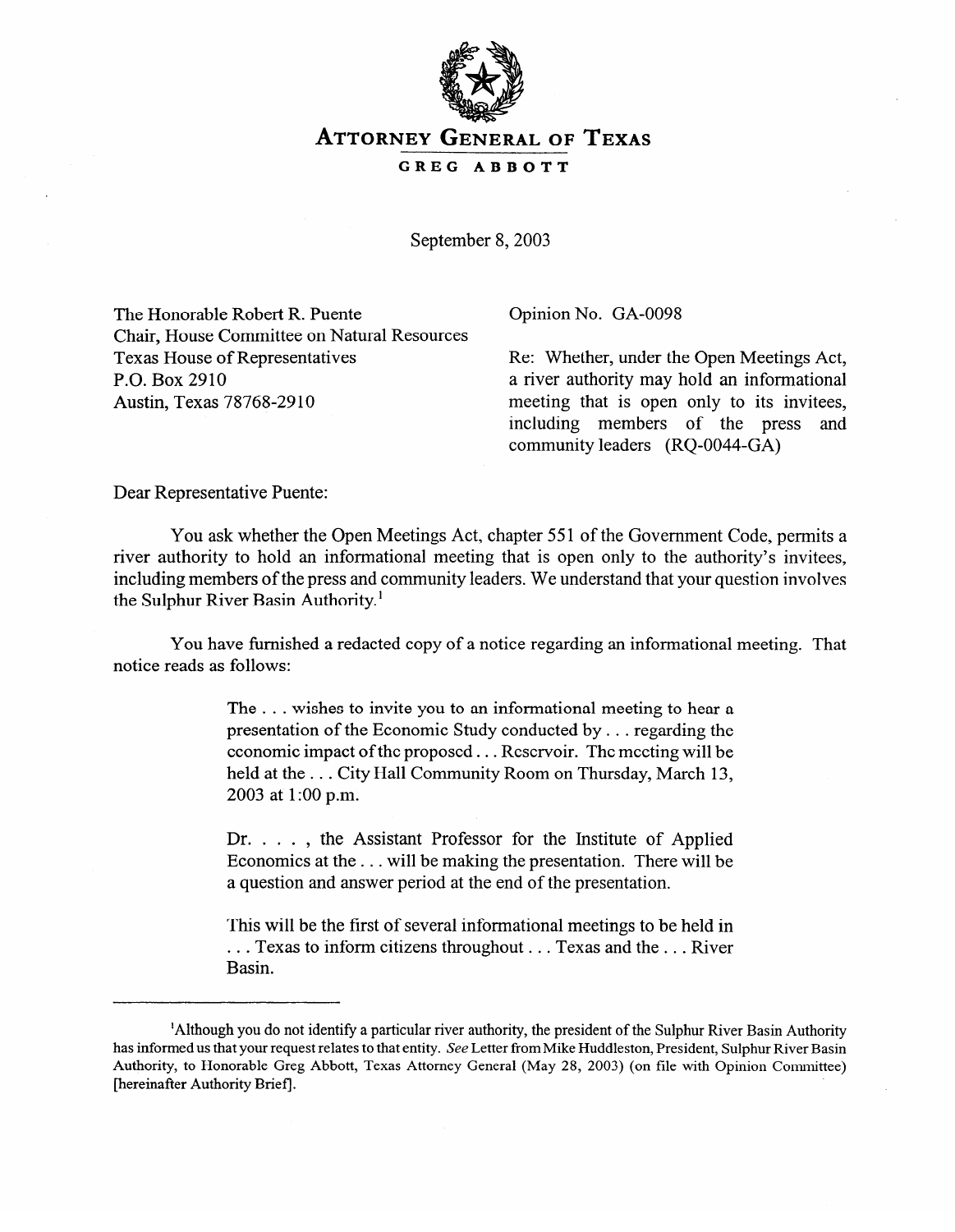As a member of the press, your attendance at this meeting is extremely important. Please bring this letter to the meeting for admittance since this is not a public meeting.<sup>2</sup>

The Sulphur River Basin Authority (the "Authority") was created by the legislature in 1985. See Act of May 29, 1985, 69th Leg., 1st C.S., ch. 3, 1985 Tex. Gen. Laws 3798. Its enabling legislation declares that it is "a governmental agency and a body politic and corporate." *Id. 8* 1. It is governed by a board of directors composed of six members. See *id*. § 6, at 3799. "The members of the board shall be appointed by the governor with the advice and consent of the senate." *Id.* Two members of the board must be appointed from each of three named regions. See id.

Section 551.002 of the Government Code provides that "[e]very regular, special, or called meeting of a governmental body shall be open to the public, except as provided by this chapter." **TEX. GOV'T CODE** ANN. 5 55 1.002 (Vernon 1994). "Governmental body" is defined to include, *inter alia*, "a board, commission, department, committee, or agency within the executive or legislative branch of state government that is directed by one or more elected or appointed members." *Id.* § 551.001(3)(A) (Vernon Supp. 2003). It is clear from its enabling legislation that the Authority is an "agency within the executive branch of government that is directed by one or more elected or appointed members." Id. Texas courts have long acknowledged that river authorities are subject to the Open Meetings Act. *See Lower Colo. River Auth. v. City of San Marcos*, 523 S.W.2d 641, 646 the Open Meetings Act. *See Lower Cola. River Auth. v. City of San Marcos, 523* S.W.2d 64 1,646 (Tex. *1975). See also Friends of Canyon Lake, Inc. v. Guadalupe-Blanc0 River Auth., 96* S.W.3d 5 19, 524 (Tex. App.-Austin 2002, pet. denied).

The Open Meetings Tet s two definitions of the term "meeting" include as an element either (i) a deliberation involving a quorum of the governmental body, or (ii) the physical presence of a quorum:

> (A) *a deliberation between a quorum of a governmental body, or during which public business or public policy over which the* governmental body has supervision or control is discussed or considered or during which the governmental body takes formal action; or action; or

(B) except as otherwise provided by this subdivision, a gathering:  $\frac{1}{2}$ 

(i) that is conducted by the governmental body, or for which the governmental body is responsible;

(ii) at which a quorum of members of the (ii) *at which a quorum of members of the* 

<sup>&</sup>lt;sup>2</sup>Letter from Honorable Robert R. Puente, Chair, House Committee on Natural Resources, to Honorable Greg Abbott, Texas Attorney General (Apr. 11, 2003) (attached notice) (on file with Opinion Committee).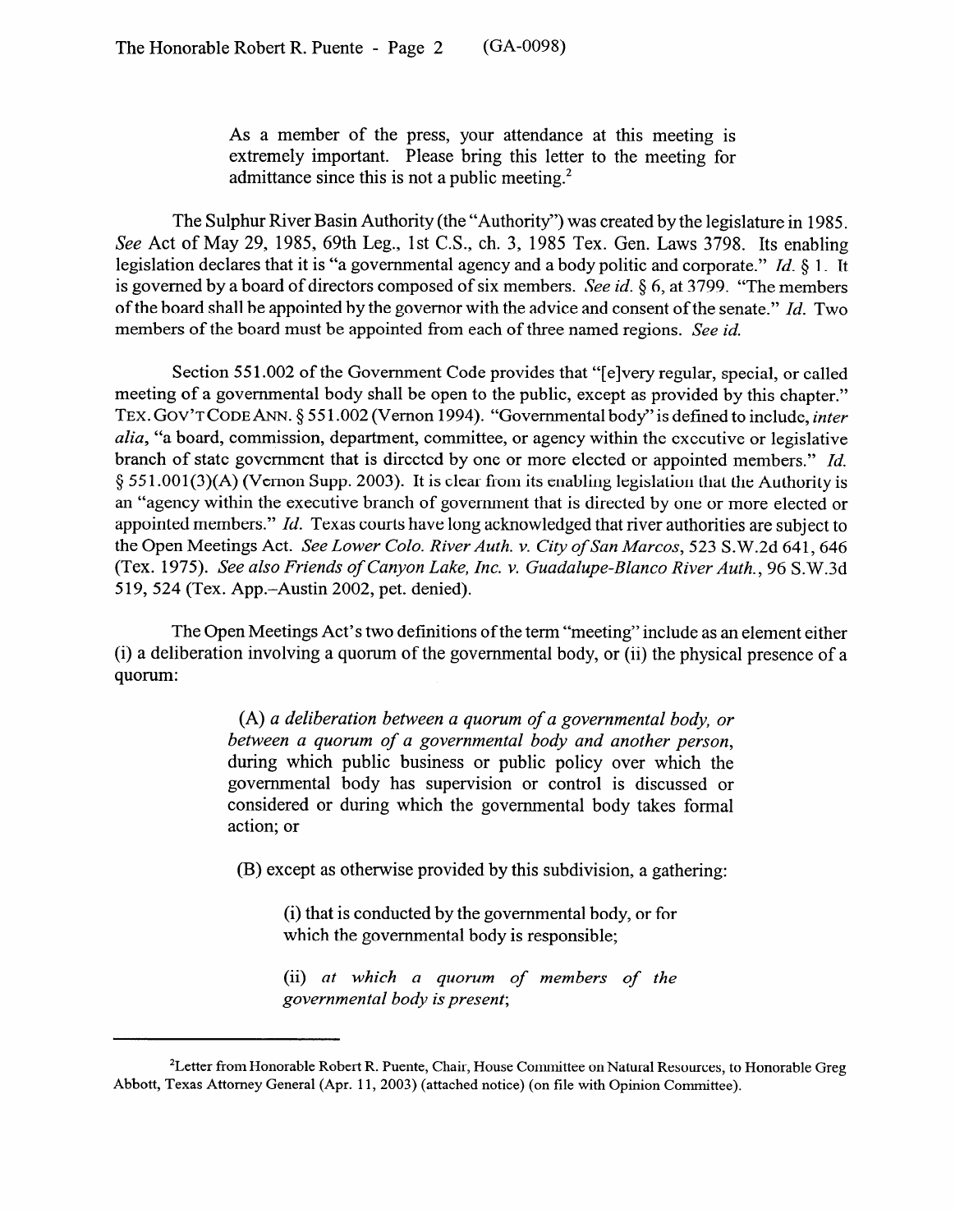(iii) that has been called by the governmental body; and

(iv) at which the members receive information from, give information to, ask questions of, or receive questions from any third person, including an employee of the governmental body, about the public business or public policy over which the governmental body has supervision or control. The term does not include the gathering of a quorum of a governmental body at a social function unrelated to the public business that is conducted by the body, or the attendance by a quorum of a governmental body at the attendance by a quorum of a governmental body at a regional, state, or national convention or workshop, if formal action is not taken and any discussion of public business is incidental to the social function, public business is incidental to the social function, convention, or workshop. The term includes a session of a governmental body.

**TEX. GOV'T CODE ANN. 8** 55 l-001(4) (V emon Supp. 2003) (emphasis added). "Quorum" means a majority of a governmental body, unless defined differently by applicable law or rule or the charter of the governmental body." *Id.* § 551.001(6).

The meeting notice you have furnished indicates, by its terms, that the Authority intended to hold a meeting during which the Authority would, at a minimum, "give information to" third persons about "public business or public policy over which the governmental body has supervision or control." See id. § 551.001(4)(B). If a quorum of the Authority was physically present on one of the occasions at which such a meeting was held, that meeting would have been a meeting under section 551.001(4)(B). Moreover, if, at such meeting, any deliberation occurred between a quorum of the members of the Authority's governing board, or between a quorum of the governing board and another person, that meeting would have constituted a meeting under the terms of section  $551.001(4)$ (A). In either event, the meeting should have, under section 551.002 of the Government Code, been "open to the public." See id.  $\S 551.002$  (Vernon 1994). The notice specifically indicates. however, that the meeting was *not* open to the public. however, that the meeting was *not* open to the public.

The Authority informs us that "a quorum of the governmental body was not present" at the informational meeting described in your letter or involved in the deliberations.<sup>3</sup> If a quorum was not present or involved in deliberations under the definition of meeting in section 551.001(4), the informational meeting was not a meeting subject to the Open Meetings Act. informational meeting was not a meeting subject to the Open Meetings Act.

We caution, however, that the Open Meetings Act also provides that "[a] member or group of members of a governmental body commits an offense if the member or group of members

<sup>&</sup>lt;sup>3</sup>Authority Brief, *supra* note 1, at 1.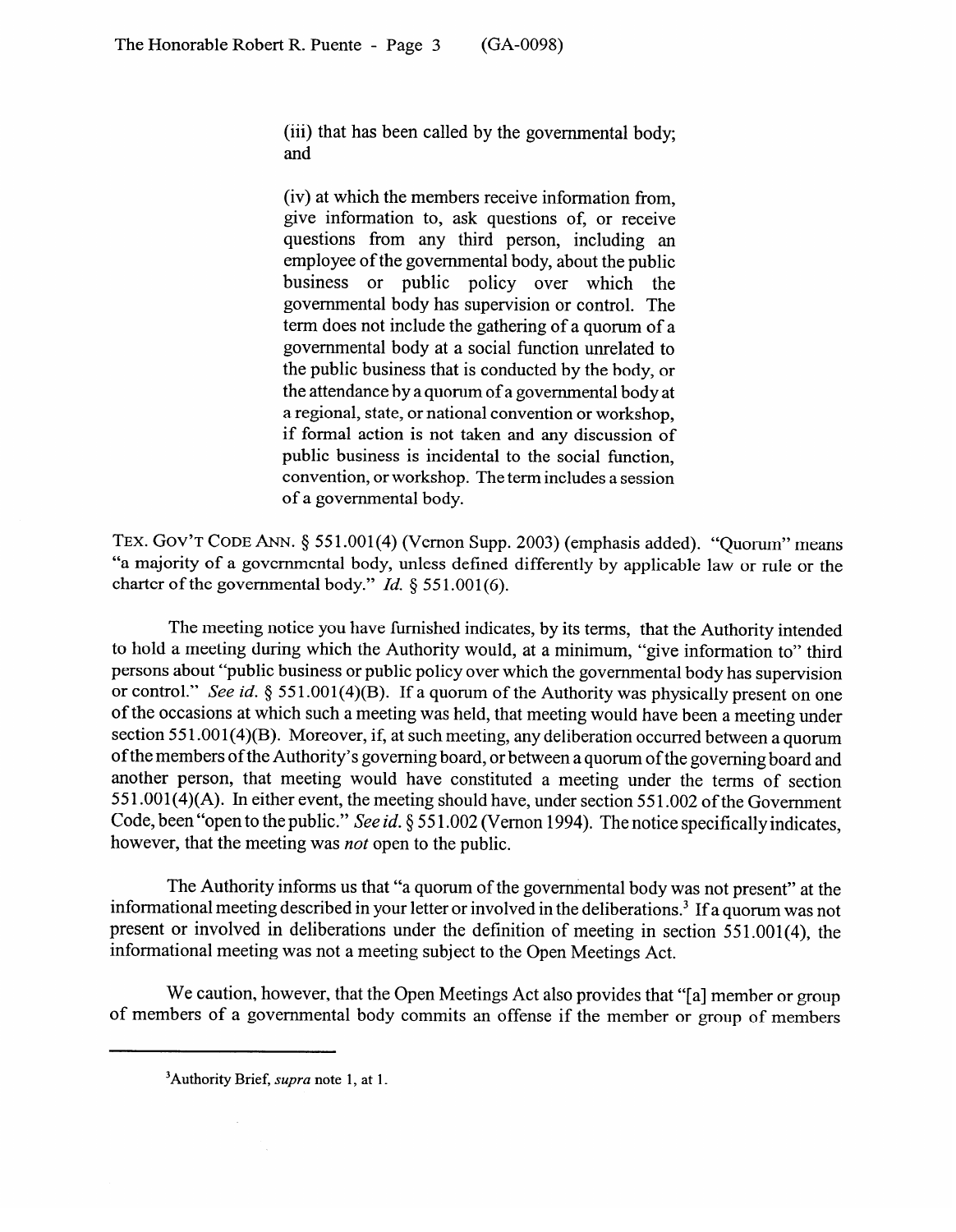$\alpha$ 

knowingly conspires to circumvent this chapter by meeting in numbers less than a quorum for the purpose of secret deliberations in violation of this chapter." *Id.* 5 55 1.143(a). An offense under this provision is "a misdemeanor punishable by: (1) a fine of not less than  $$100$  or more than  $$500$ ; (2) confinement in the county jail for not less than one month or more than six months; or (3) both the fine and confinement." *Id.* § 551.143(b). Although this provision has not been construed by the courts, there could be circumstances in which the holding of serial, closed, quorumless meetings could give rise to a prosecution under section 551.143(a). We cannot here anticipate the numerous variety of instances in which this might occur.

 $\overline{\phantom{a}}$